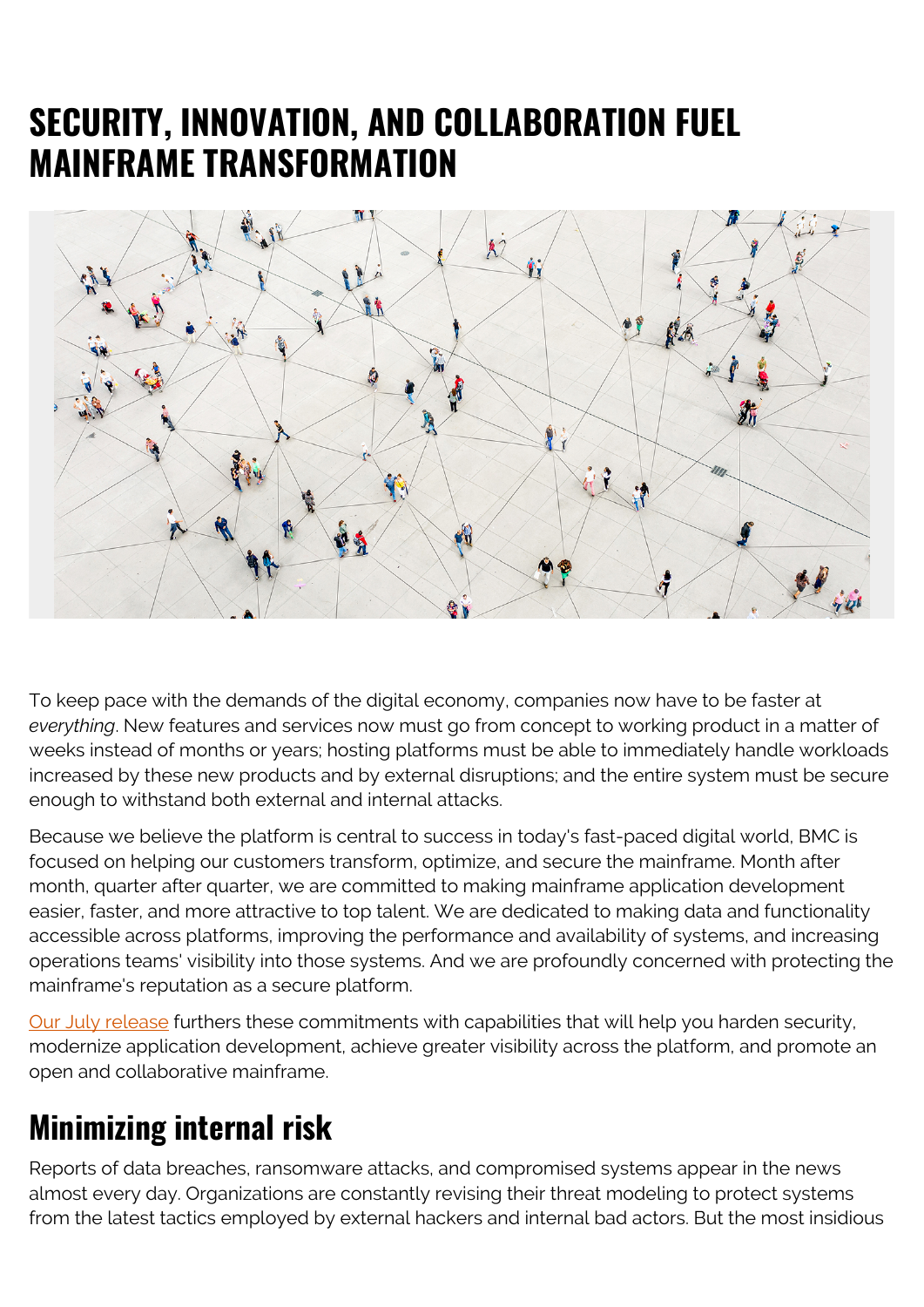threats come from unexpected sources—the compromised accounts of trusted employees—making them costlier and more difficult to detect and trace, particularly because many organizations use manual workflows to monitor privileged activity.

New options within [BMC AMI Security](https://blogs.bmc.com/it-solutions/bmc-ami-mainframe-security.html) employ automated detection and response to enhance protection against attacks from privileged accounts. A new supervisor call (SVC) screener and Unix System Service (USS) data enrichment detect unusual privileged user activity in real time and automatically respond, shutting down these vulnerabilities and locking potentially compromised accounts until security teams can investigate and resolve these potential threats.

This real-time detection and improved visibility provide an extra level of protection against the compromise of privileged user accounts, allowing you to uncover weaknesses and malicious activity and apply remediation before a compromise can occur.

### **Successful developers power successful organizations**

Securing the mainframe and the business-critical data it houses becomes increasingly important as the digital economy drives new innovation and an ever-increasing number of applications require back-end access to the platform. Opening the mainframe to these new applications and services has broader implications than just security, though. As enterprises seek to respond to changing markets as quickly as possible, their development teams must be as agile, nimble, progressive, and innovative as mobile app and distributed development teams. To do so, these teams not only need best-in-breed tooling and processes, but the ability to attract top talent, as well.

Providing a modern development experience is key to attracting and retaining this talent. Developers today can choose from a wide variety of platforms and languages on which to base their careers. To attract talented, dedicated workers, employers can't provide developers with a niche, specialized experience that's unique to the mainframe. Mainframe development must use the same Agile and DevOps processes used by other development teams within the organization, supported by toolsets that aid developers and encourage their efficiency, engagement, and creativity.

Many mainframe organizations, though, come up short in this respect. In a [recent Forrester survey](https://blogs.bmc.com/forms/modernize-mainframe-development-tool-analyst-report.html) commissioned by BMC, eight out of ten developers said that their mainframe development tools need significant improvement to be more effective. Inadequate tooling leaves developers unable to achieve their full potential and application teams unable to keep up with market demands.

With the need for modern tooling in mind, BMC has released new features for several BMC Compuware tools, designed to increase agility, velocity, and efficiency—and make developers' lives easier.

[BMC Compuware ISPW](https://blogs.bmc.com/it-solutions/bmc-compuware-ispw.html) now integrates directly with GitHub Actions, simplifying the DevOps toolchain and enabling developers to compile, build, and deploy mainframe code stored in GitHub directly on the mainframe. And an integration with HCL Launch makes it easier to integrate the mainframe with enterprise release management toolchains while expanding users' ability to work on the mainframe with their tools of choice.

New ISPW sandboxes empower developers to edit and test code in their own isolated environment, enabling more concurrent development and reducing the risks inherent with having multiple developers make changes within the same environment.

These are just a few of the new BMC Compuware enhancements, which also include additional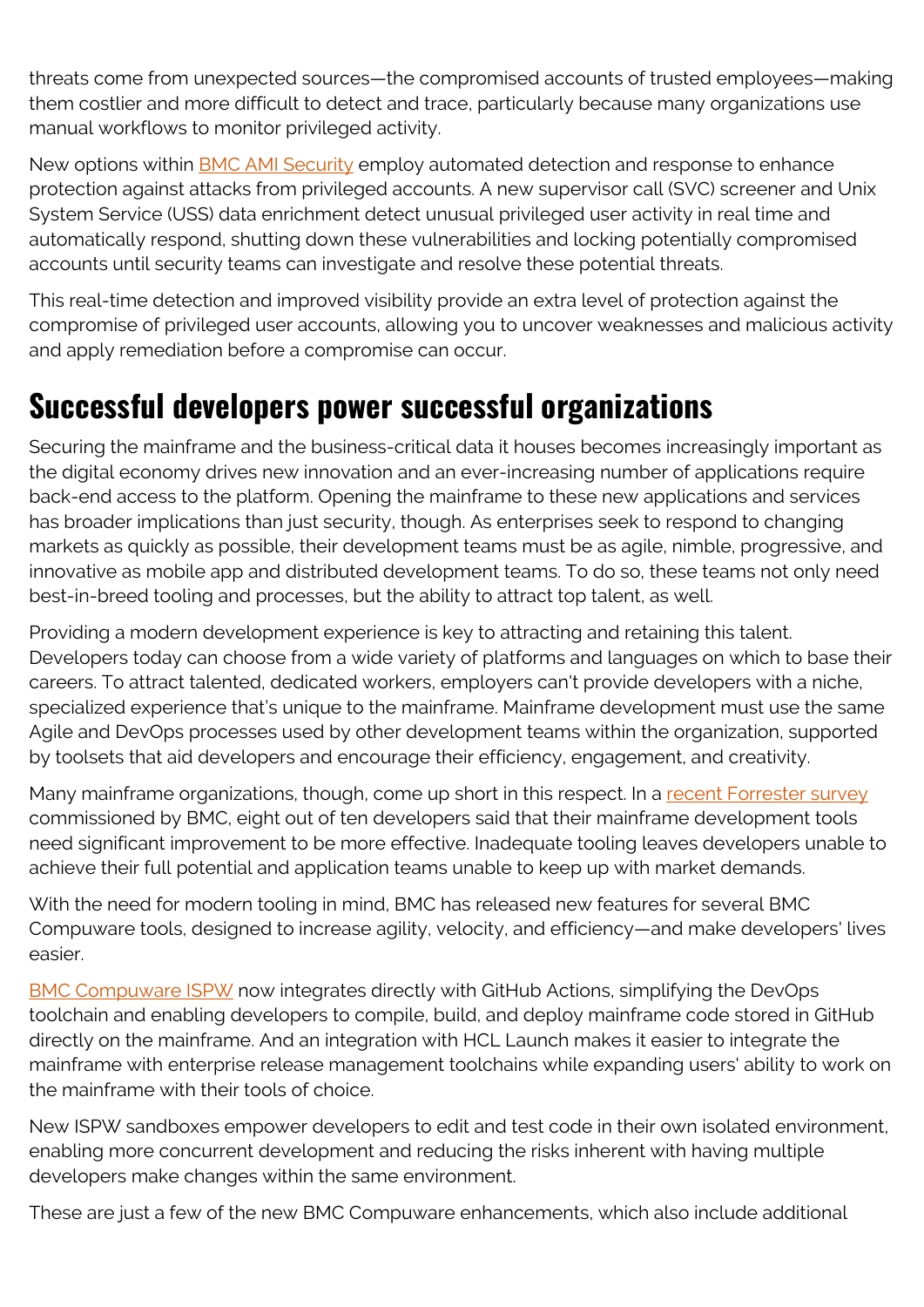REST API connections for **[BMC Compuware Topaz](https://blogs.bmc.com/it-solutions/bmc-compuware-topaz.html)**, expanded automated testing coverage, improved [BMC Compuware Topaz for Enterprise Data](https://blogs.bmc.com/it-solutions/bmc-compuware-topaz-for-enterprise-data.html) editing options, and more. To learn more about these features, read Sam Knutson's blog post, "[Modern Tools for Modern Mainframe](https://blogs.bmc.com/blogs/modern-tools-mainframe-developers) [Developers.](https://blogs.bmc.com/blogs/modern-tools-mainframe-developers)"

# **Complete visibility**

As organizations transform and optimize their mainframe toolsets, how can they be sure that they're increasing efficiency and transforming the developer experience, or even that these tools are being used at all?

[BMC Compuware zAdviser](https://blogs.bmc.com/it-solutions/bmc-compuware-zadviser.html) collects data from your BMC Compuware tools and uses machine learning to continuously track their adoption and usage and develop key performance indicators against which mainframe teams can measure their performance. Provided free to customers on current maintenance, this incredibly useful tool gives organizations clear insight into which processes and tools improve their developers' performance while also measuring their progress against industry-wide benchmarks.

We're excited to announce that with our latest quarterly release, zAdviser goes beyond application development to capture data from its first BMC AMI product, **BMC AMI Ops.** Continued expansion of zAdviser's collection of data from BMC AMI solutions will give customers visibility throughout the mainframe ecosystem, including the tools used to manage it.

Another newly released feature increases visibility into key Java workloads like z/OS Connect, expanding the monitoring and proactive notification capabilities of BMC AMI Ops Monitor for Java Environments with diagnostic actions for faster data collection and issue resolution.

## **Collaborating for a better mainframe**

The benefits of end-to-end visibility and open borders go beyond monitoring, management, and development tools. At BMC, we believe that the success of the mainframe depends upon a vibrant ecosystem in which vendors communicate, share ideas on innovation, and collaborate with the mainframe community at large. This belief drives our commitment to the Open Mainframe Project and its mission to create a collaborative community that promotes open source mainframe software.

Originally designed to facilitate the creation of workflows during mainframe software installation and configuration, BMC's contribution to the Open Mainframe Project's Zowe open source software framework, the [Workflow WiZard](https://blogs.bmc.com/blogs/open-mainframe-project-zowe-workflow-wizard), allows software developers to more easily build workflows for z/OSMF. With it, we have taken steps to make the installation and configuration of mainframe software more consistent with a tool that can be modified and built upon by the mainframe community.

We believe that an open-borders approach and collaboration between vendors, customers, developers, and others in the mainframe community will lead to greater innovation and transformation, creating an exciting future for the platform.

### **One step in the journey of mainframe transformation and**